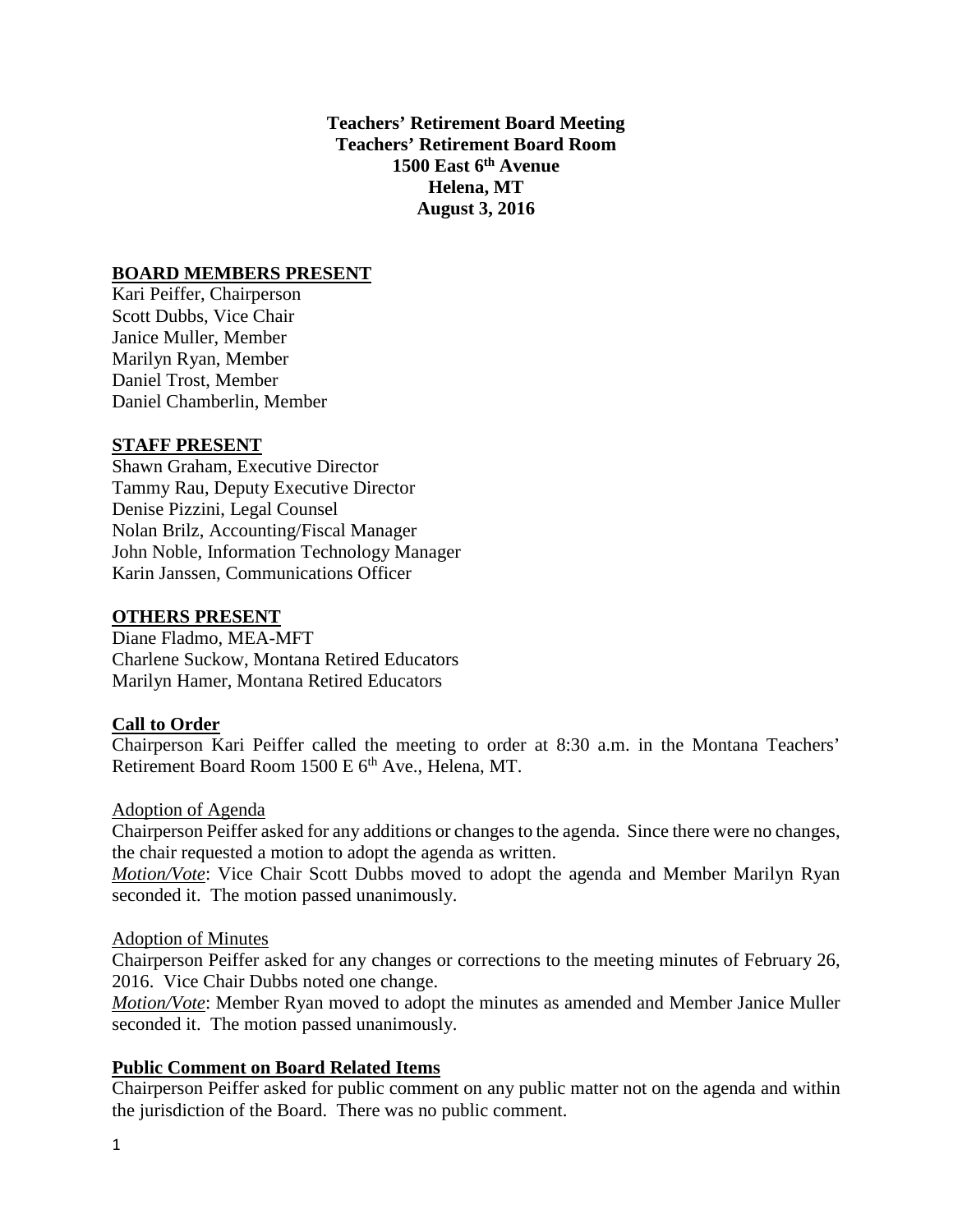# **Executive Director's Report**

# Draft Request for Public Information Policy

The Board reviewed the draft Request for Public Information Policy and suggested revisions. Mr. Graham, TRS Executive Director, reported that staff will make corrections to the policy and bring it forth at the October meeting as an action item.

## 2017 Biennium Bill Draft Review

Each Session, legislation is necessary to correct and/or clarify different provisions of the TRS act, and/or make changes required to comply with IRS qualification requirements. Staff identified eight items for consideration as housekeeping proposals. Mr. Graham noted that the bill is still being drafted but the points are still the same from the last meeting. The Board suggested that Point 4 should clarify how to deal with classified persons. Staff will research the classified person issue and bring the draft bill back to the Board in October.

## Montana University System Supplemental Contribution Rate Increase

Based on the 2014 valuation of the university supplemental rate, the current rate needs to be increased from 4.72% to 9.75%. However, the actual rate required will not be known until after the July 1, 2016 valuation has been completed. At the May 2016 meeting, the Board discussed an additional proposal that would extend the deadline from 2033 to the year TRS is projected to be fully funded based on the July 1, 2016 actuarial valuation. Further discussion of this concept revealed that the July 1, 2033 date is not a sunset date in 19-20-621, MCA and that it would take future legislative changes to end the supplemental contribution rate. Based on this information, the Board tabled this concept in lieu of the supplemental rate increase bill required by 19-20-621, MCA.

## Public Comment

Chairperson Peiffer asked for public comment on any matter from the Executive Director's Report. Diane Fladmo, Director of Research & Bargaining and Retired Program Coordinator with MEA-MFT, thanked the Board and the staff for adding the needed staff positions to assist active and retired teachers.

## Executive Summary

Mr. Graham reported that Chris Fish applied for and accepted a new position at TRS as our second Retired Payroll Benefit Specialist, which was a newly created position authorized by the Board at the May meeting. TRS is currently in the process of recruiting applicants to fill the position of Retired Payroll Benefit Technician, Chris' previous position. Mr. Graham noted we have 28 applicants for this vacated position.

# **Agency IT Plan – Approved by SITSD**

Mr. Graham reported that every two years, the State Information Technology Services Division reviews the IT plan for each agency in state government to ensure that the plan adheres to enterprise policies and standards and that the plan is aligned with the state's Information Technology Strategic Plan. In a letter dated July 8, 2016 from State CIO, Ron Baldwin, TRS received notification that our IT plan had been approved for the 2019 biennium.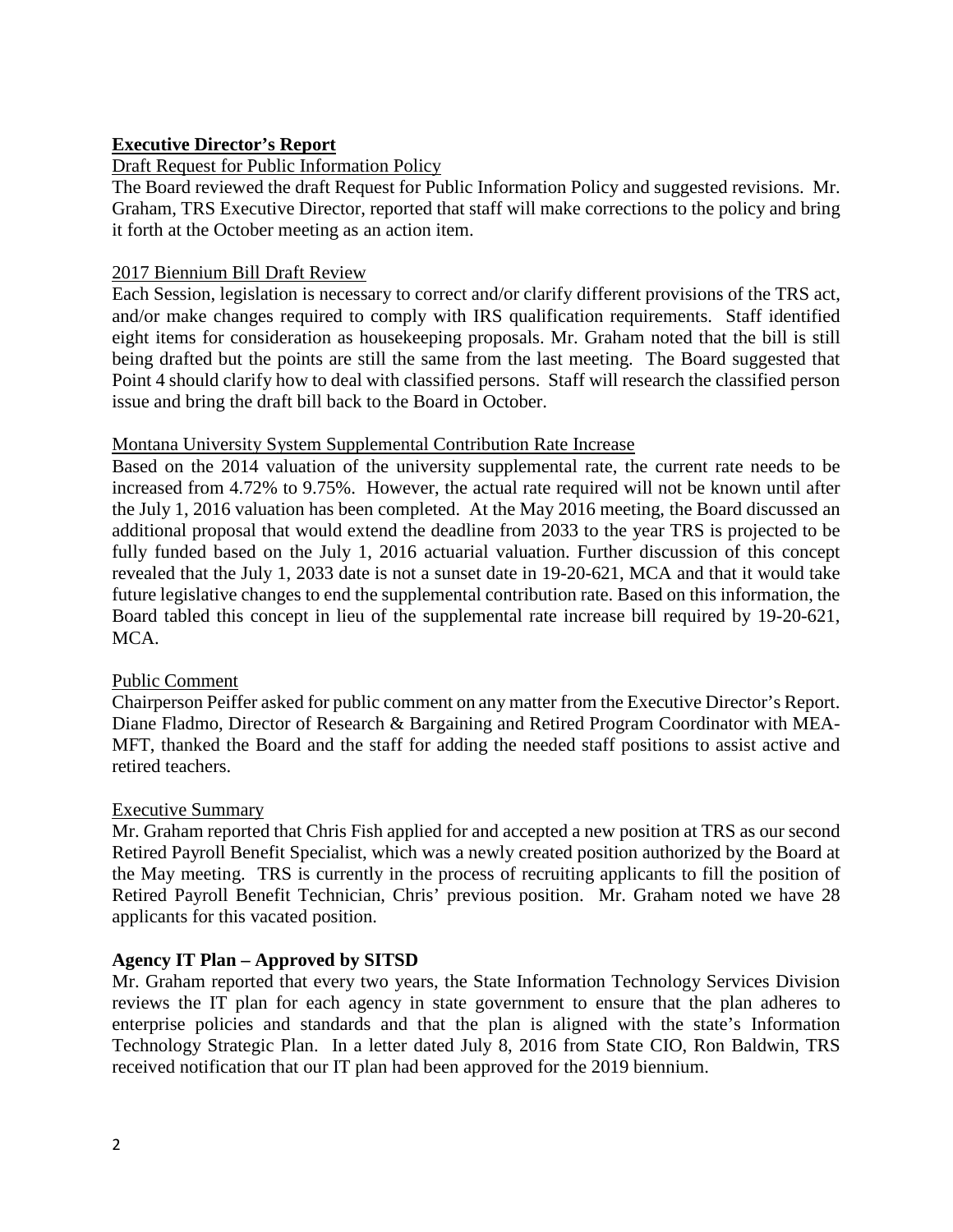# **IT Convergence**

On May 24, 2016, Governor Bullock signed Executive Order (EO) No. 09-2016 by which all Executive Branch agencies are required to participate in SITSD's IT conversion plan resulting in the full use of shared enterprise infrastructure by December 31, 2017. Moving forward, only SITSD is allowed to buy and deploy servers, storage and cloud services unless otherwise directed by the Budget Director and State CIO. TRS expects to be completed with convergence in February 2017.

# **Administrative Business**

# NCTR System Director's Report

Mr. Graham gave a brief overview of the NCTR System Director's conference that took place June 8-10, 2016 in Columbus, Ohio. He noted that it was interesting how many other systems are in the midst of purchasing or upgrading their pension administration systems similar to what TRS is doing with M-Trust. Mr. Graham also noted that from a networking perspective, this conference was much more valuable than the annual conference because the participants get to drive most of the discussion.

## GFOA Report

Ms. Tammy Rau, TRS Deputy Executive Director, presented a brief report to the Board regarding her recent trip to the GFOA conference in Toronto, Ontario on May 21-26, 2016. They offered many pension and financial classes, and security and disaster recovery were other major topics addressed. Ms. Rau thanked the Board for the opportunity to attend and expressed interest in attending the GFOA conference in the future.

## Investment Report

Member Marilyn Ryan gave an overview of BOI activity through June 30, 2016. Mr. Graham noted that TRS posted a 2.08% net return for the fiscal year ending June 30, 2016 which contributed to the slight decline in our inception to date rate of return of 7.52% and that he is optimistic that our actuarial rate of return for the upcoming valuation will be slightly above our assumed rate of 7.75%. Member Ryan reported that the BOI is discussing selling 2 buildings in Helena and one in Bozeman, although it must be approved by the legislature. She also noted that there was a total asset increase of 25.6% for all pensions.

## FY 2016 Financial Statements and Budget Reports

Mr. Brilz, TRS Accounting Manager, presented the fiscal year financial reports through June 30, 2016. He noted that BOI has increased holding in the Short Term Investment Pool. Mr. Brilz also noted that at the end of the fiscal year, TRS had an operating budget surplus of more than \$144,000.

## Public Comment on Administrative Business

Ms. Diane Fladmo with MEA-MFT, thanked TRS for operating in such an efficient manner.

## Out-of-State Travel – P2F2 Conference

The Board reviewed the out-of-state travel request for Nolan Brilz, TRS Accounting Manager, to attend the Public Pension Financial Forum (P2F2) annual conference in Charleston, South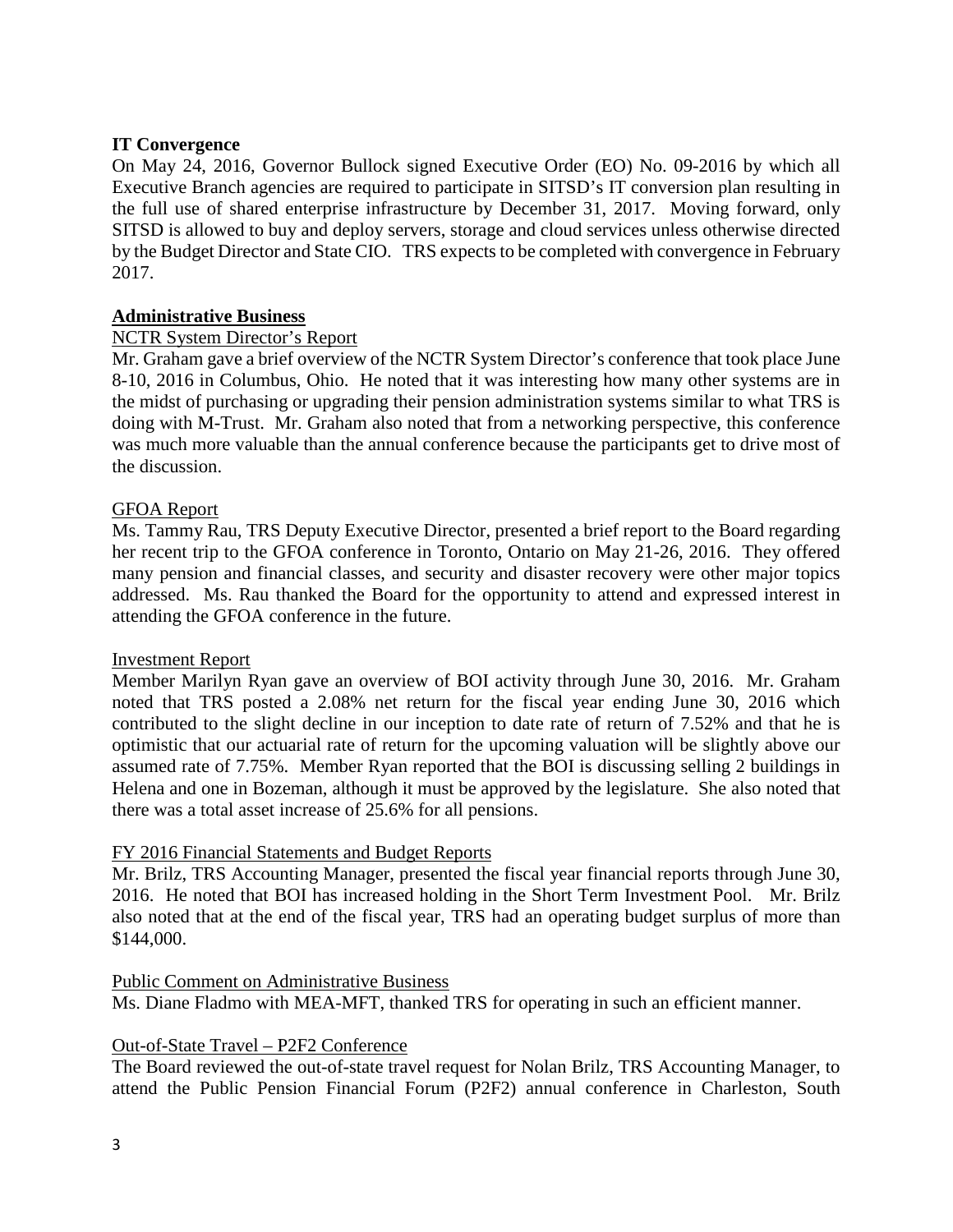Carolina, October 23-26. The Board approved the budget item for this conference at its May meeting.

*Motion/Vote:* Member Muller made a motion approving the travel request for Mr. Brilz to attend the P2F2 conference in October. Member Chamberlin seconded the motion. The motion passed unanimously.

Out-of-State Travel – NCTR Annual Conference, October 8-12

The 2016 NCTR Annual Conference will be held in Providence, Rhode Island on October 8-12, 2016. The Board decided that the following Board members may attend this conference: Chairperson Kari Peiffer, Vice Chair Scott Dubbs and possibly member Janice Muller. Staff members planning to attend are: Executive Director, Shawn Graham, and Communications Manager, Karin Janssen.

*Motion/Vote:* Member Ryan made a motion approving conference attendance for Mr. Graham and Ms. Janssen. Member Trost seconded the motion. The motion passed unanimously.

# Next Meeting Dates

After discussion, it was decided that the following are the next 2016 meeting dates:

- October 7
- December 2

# **M-Trust**

## M-Trust Schedule Overview

M-Trust Project Manager, Jane Fournier, updated the Board on the remaining modules to be completed for phase two. She noted that 3 modules out of 21 are still being worked on. All development activities are scheduled to be completed by the beginning of November. With closeout activities, the end date is tentatively set for November 18.

## IV&V Report

Mr. Graham directed the Board through the latest Independent Verification and Validation Report received for the M-Trust project. IV&V services are contracted through Sabot Consulting, and their report noted that the overall health of the project is good, and that the project has a high probability of delivering the specified functionality and meeting the business needs as outlined in the business case.

## MY-TRS Demonstration

Ms. Rau gave a demonstration of My-TRS to the Board, which is the newly-developed online access for members and benefit recipients. This module is expected to be ready for final acceptance shortly after the Board meeting.

The meeting adjourned at 11:55 a.m. for lunch. The meeting reconvened at the Teachers' Retirement System Board Room 1500 East 6<sup>th</sup> Avenue Helena MT.

Chairperson Peiffer called the meeting to order 1:20 p.m.

## M-Trust Phase 3

Staff led a discussion with the Board regarding future enhancements that we hope to contract with AMA, in a third and final phase of the M-Trust project. The list of enhancements is nearing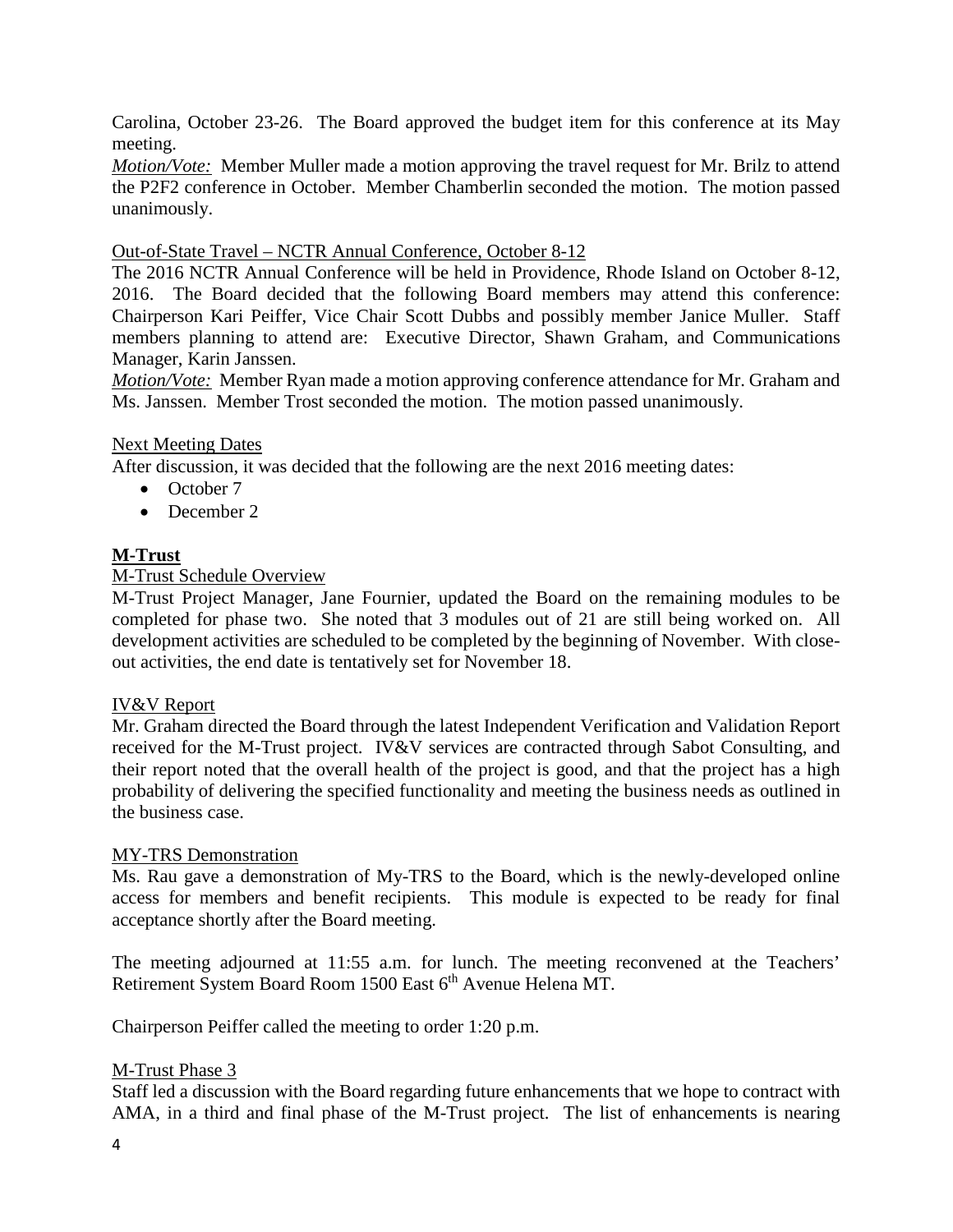completion, but there is still much work to be done in order to complete requirements so AMA can estimate the time and cost of implementing each enhancement. The Phase 3 scope of work and contract will be presented to the Board at a future meeting for approval.

### Public Comment

Chairperson Peiffer asked for public comment on any Administrative Business. There was none.

## **Disability Applications**

### **Closed Meeting**

# Executive Session to Discuss Disability Applications

The meeting closed to the public at 1:30 p.m. so the Board could discuss and review the disability applications since the individual's right to privacy pertaining to an application for disability benefits clearly exceeds the merits of public disclosure. The meeting was reopened to the public at 1:55 p.m.

## **Open Meeting**

### Applications for Disability Retirement Benefits

Chairperson Peiffer requested a motion on the disability applications.

*Motion/Vote*: Member Ryan made a motion to approve the disability application of Pamela Courson. Member Muller seconded the motion. The motion passed unanimously.

*Motion/Vote*: Vice Chair Dubbs made a motion to approve the disability application of Tracy Grove. Member Dan Chamberlin seconded the motion. The motion passed unanimously.

*Motion/Vote*: Member Trost made a motion to approve the disability application of Darlene Jasper. Member Muller seconded the motion. The motion passed unanimously.

*Motion/Vote*: Member Muller made a motion to approve the disability application of Gail Shatkus. Member Ryan seconded the motion. The motion passed unanimously.

*Motion/Vote*: Member Ryan made a motion to discontinue disability reviews for Cheryl Klunder. Member Muller seconded the motion. The motion passed unanimously.

### Public Comment

Chairperson Peiffer asked for public comment on the Disability Applications. There was none.

## **Strategic Planning**

Mr. Graham facilitated the strategic planning session for the Board and mentioned that TRS should consider moving toward more electronic communication such as allowing opting out of electronic handbooks and newsletters instead of requiring opting in. In regards to the expansion of organizational capacity in Goal #2 of the TRS Board Goals & Objectives, Mr. Graham reported that we are running out of office space in our current location. He noted that we could remodel or add on to our current location or lease this space to another state agency and then relocate to another office space. Vice Chair Dubbs stated that the Board will have to consider a timeline and budget options, cost analysis for expansion and/or a remodel, market appraisals vs. rental values, rental opportunities and estimates for a remodel at a new location. The Board agreed this should be added to the strategic plan where the Board will determine the budget and priority. They also asked Mr. Graham to put together a short-term budget on this for the October Board meeting. Member Chamberlin volunteered to assist Mr. Graham in this endeavor.